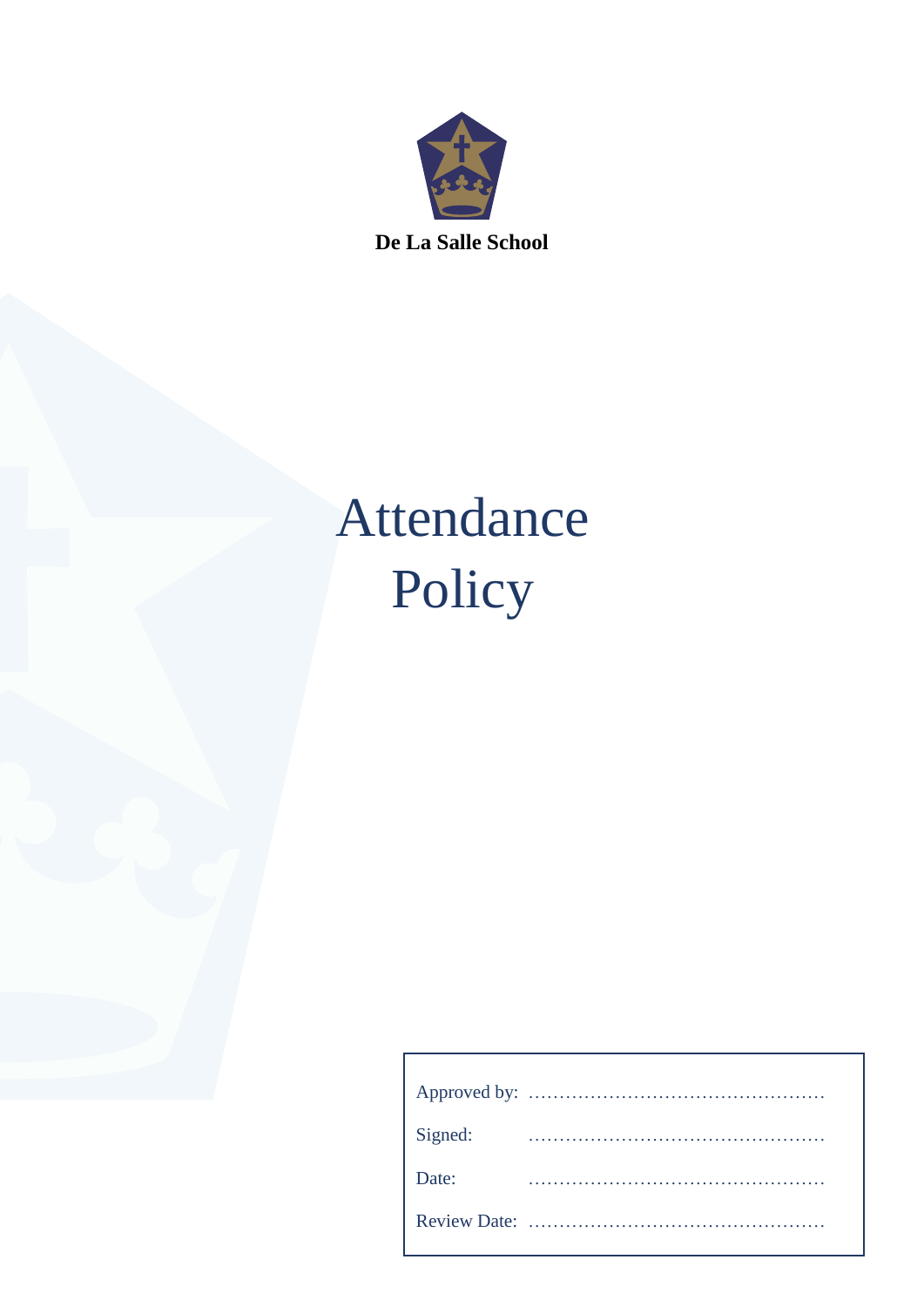#### **Statement of Intent**

De La Salle School is committed to providing a full and efficient educational experience to all its students. We believe that if students are to benefit from education, good attendance and punctuality is crucial. As a School, we will organise and do all we can to ensure maximum attendance for all students. Any problems that impede full attendance will be identified and addressed as speedily as possible.

Our school will give a high priority to conveying to parents and students the importance of regular and punctual attendance. We recognise that parents have a vital role to play and that there is a need to establish strong home school links and communication systems that can be utilised whenever there are concerns about attendance. Any absence affects the pattern of a child's schooling and regular absence will seriously affect their learning. Any pupil's absence or late arrival disrupts teaching routines and so may affect the learning of others in the same class. Ensuring a child's regular attendance at school is a parental responsibility and permitting absence from school without a good reason creates an offence in law and may result in prosecution.

If there are problems which affect a student's attendance we will investigate, identify and strive in partnership with parents and students to resolve those problems as quickly and efficiently as possible.

#### **Children missing from Education**

All children, regardless of their age, ability, aptitude and any special education needs they may have are entitled to a full-time education. Our school recognises that a child missing education is a potential indicator of abuse or neglect and will follow the school procedures for unauthorised absence and for children missing education. Parents should always inform us of the reason for any absence. Where contact is not made, a referral may be made to another appropriate agency (Local Authority, Social Care or Police).

All students that are missing from school for a minimum period of 10 consecutive school days and where contact cannot be made to explain their absence will be referred to the Local Authority (LA) for further investigation. Continued failure to contact the family may result in the student being removed from roll.

#### **Rights and Responsibilities**

De La Salle School expects students to attend school regularly, on time and properly equipped and ready to learn.

De La Salle School will encourage good attendance and will communicate with parents as soon as possible if there is a problem with attendance or punctuality.

De La Salle School staff will set a good example in matters of attendance and punctuality and will promptly investigate absenteeism and lateness.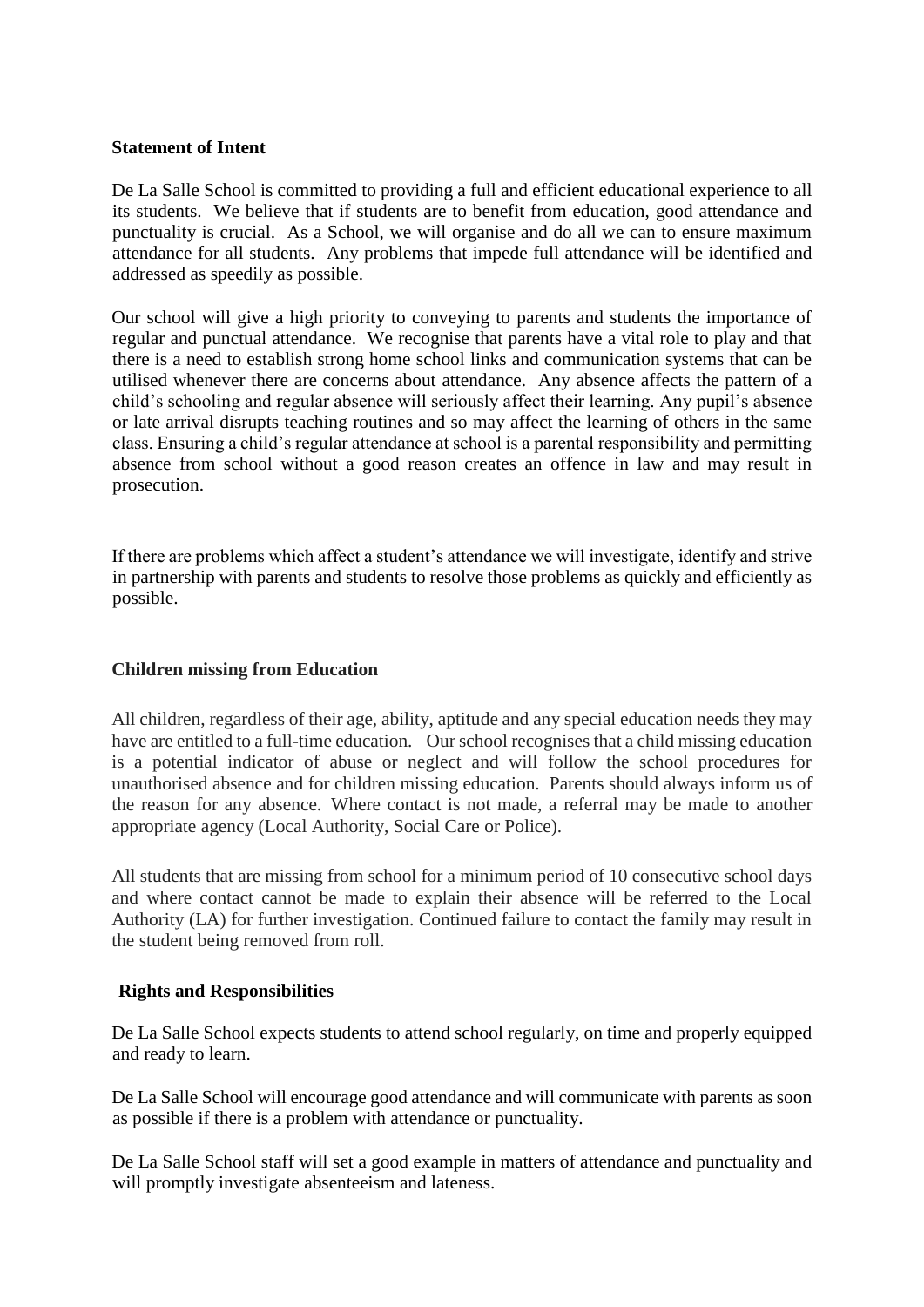De La Salle School will work in partnership with parents and students to resolve issues, which affect attendance or punctuality as quickly as possible.

De La Salle School will include in work reviews to parents on achievement, student's attendance at least annually.

Students will ensure that they attend school regularly and on time.

Students will attend all lessons punctually.

Students can expect to be welcomed and receive assistance following periods of absence in order to catch up.

Students will be listened to and respected.

Students will have individual records of attendance/punctuality acknowledged by the school.

Parents are responsible for ensuring their child regularly and punctually attends school, properly dressed, equipped and in an appropriate condition to learn.

Parents are responsible for immediately informing the school of the reason for any absence by telephone call on each morning of absence by 9.00am on 01268 822994. **All absences must be confirmed in writing when their child returns to school** (consideration should be given to procedures where parents have difficulty with the written word, or where English is not the first language). Parents are responsible for keeping the school informed on prolonged absences. Absent messages can also be sent through Parentmail or email to attendance@dlsbasildon.org

Parents can expect the school to keep them fully informed of their child's attendance/punctuality record.

If attendance problems do develop, the school expects parents to work actively with school staff.

The school does not authorise holidays in term time in accordance with government policy. Parents do not have a *right* to take children on holiday in term time.

Leave of absence must be granted in advance by the school. All applications will be considered by the Headteacher and only exceptional circumstances authorised.

### **School Attendance and the Law**

The current law does not give any entitlement to parents to take their child out of school during term time. In addition, the Supreme Court ruled that the definition of regular school attendance is "in accordance with the rules prescribed by the school". The Education (Pupil Registration) (England) (Amendment) Regulations 2013 prohibits Headteacher's granting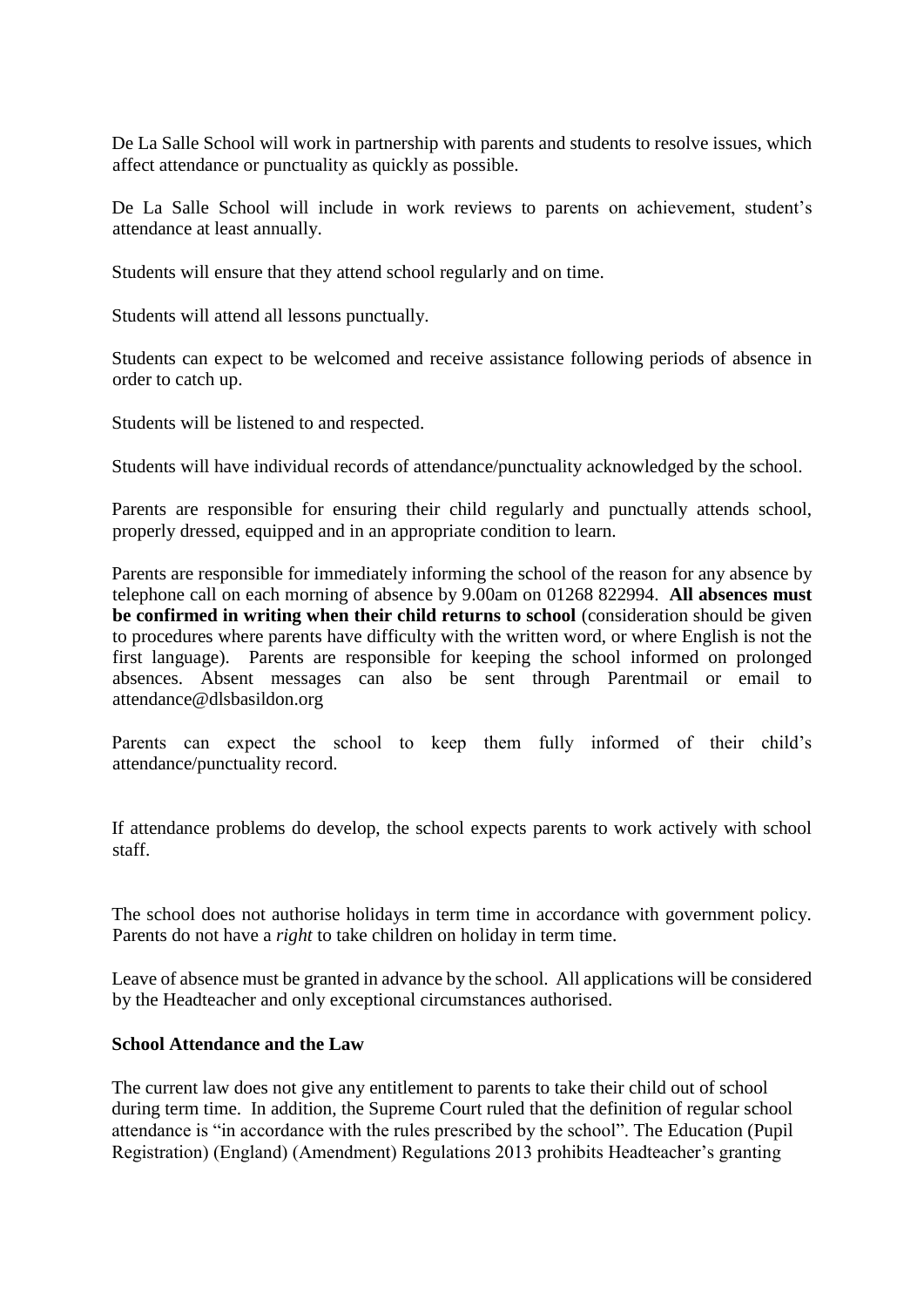leave of absence to a pupil except where an application has been made in advance and they consider that there are exceptional circumstances relating to the application.

Leave of absence taken without the permission of the school will be marked as unauthorised. Parents/carers may be referred to the Local Authority with a request made by the school to issue a Penalty Notice fine. The penalty for each parent/carer issued with a Penalty Notice is £120 for each child, however if paid within 21 days of receipt of the notice, it is reduced to £60. (Service by post is deemed to have been effected, unless the contrary is proved, on the second working day after posting the notice by first class post). All penalties are paid to the LA. If the penalty is not paid in full by the end of the 28 day period, the Attendance Compliance Team will either prosecute for the offence to which the notice applies or withdraw the notice. The prosecution is not for non-payment of the notice but is a prosecution for irregular school attendance – Education Act 1996 Section 4441. There is no statutory right of appeal against the issuing of a penalty notice.

A penalty notice may be issued if there are 6 or more unauthorised sessions due to leave of absence taken in the first two weeks of September.

## **Registration**

At De La Salle School an electronic registration system is used.

All notes from parents regarding a student's absence will be stored on the student's file and retained for three years.

#### **Start and Close of Registration**

De La Salle School will complete accurate registers at the beginning of each morning and afternoon session.

Registration begins at 8.45 am and 2.05 pm each school day and registers will be closed 15 minutes after these times.

If a student arrives after the register has closed, they should report to Student Services to be entered into the late record book.

Poor punctuality is not acceptable. If a child misses the start of the day they can miss work and do not spend time with their Form Tutor getting vital information and news for the day. Late arriving pupils also disrupt lessons, can be embarrassing for the child and can also encourage absence. Good time-keeping is a vital life skill which will help our children as they progress through their school life and out into the wider world.

Students arriving after the register has closed, without an acceptable reason, will be marked as having an unauthorised absence for that session and given a detention.

Where a student is persistently late the school will write to the parent/carer inviting them to a school based meeting.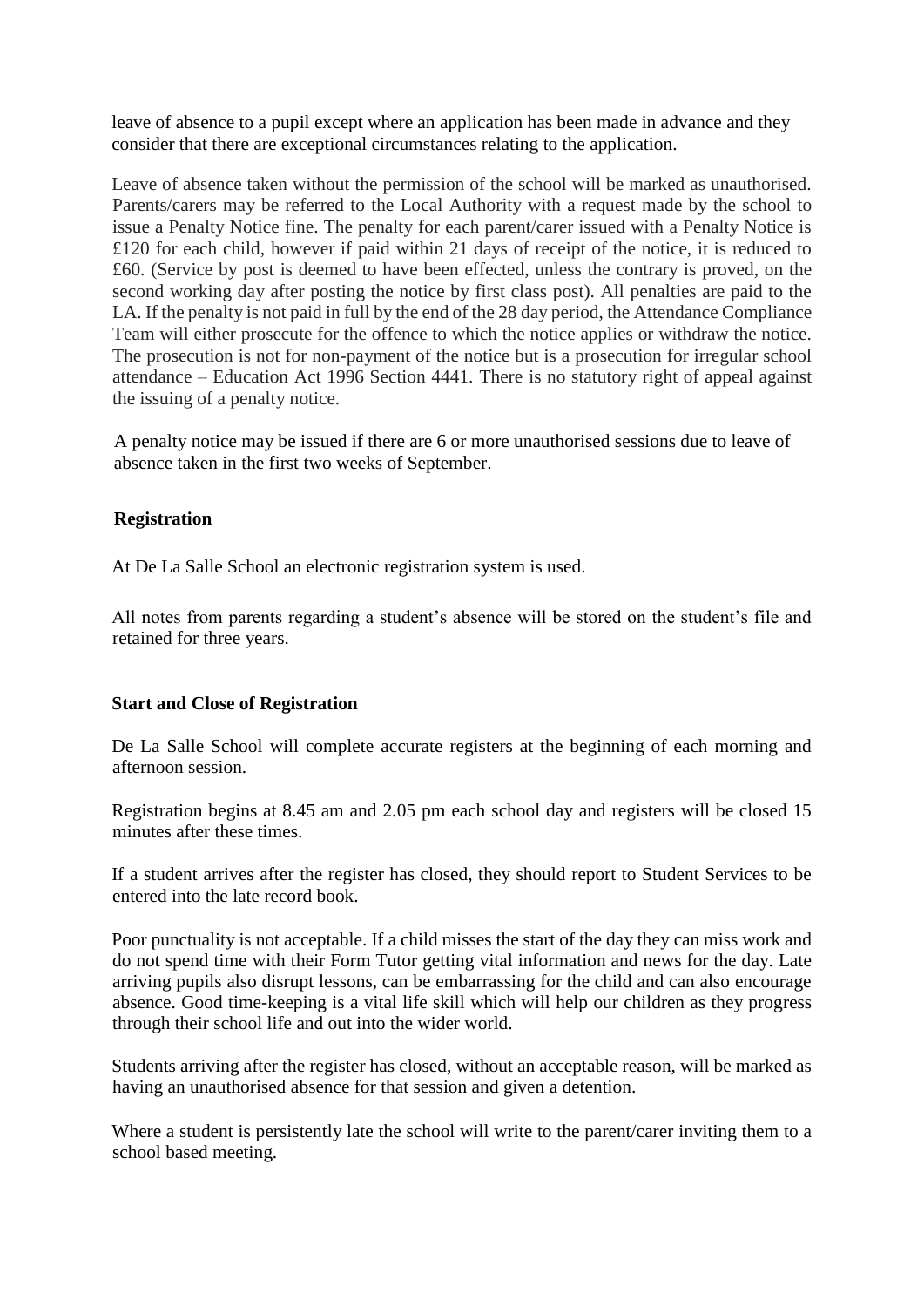The school day commences at 8.40 a.m. with a warning bell and ends at 3.15 p.m. The day consists of two registration periods, five teaching periods and two breaks (mid-morning and lunch). If students are not inside the school gates by 8.40 – they are considered late.

If a student is late for the first time they will be given a lunchtime detention. Any further lateness within that term will incur an after school detention for 1 hour. Parents will be notified on the day of any detention by text message.

## **Persistent Absenteeism (PA)**

A pupil is defined by the Government as a **'persistent absentee'** when they miss 10% or more schooling across the school year for whatever reason. Absence at this level will cause considerable damage to any child's education and we need a parent/carer's fullest support and co-operation to tackle this.

We monitor all absence, and the reasons that are given, thoroughly. If a child is seen to have reached the PA mark or is at risk of moving towards that mark we will inform the parent/carer. PA pupils are tracked and monitored carefully. We also combine this with academic tracking where absence affects attainment. All our PA pupils and their parents are subject to a school based meeting and the plan may include: allocation of additional support through the School Nurse, Local Attendance Adviser, Home School Liaison Worker, Local Authority, Family Solutions or Social Care.

#### **Use of Symbols**

The following symbols are used in registers:

| Code          | <b>Description</b>                     | <b>Meaning</b>              |
|---------------|----------------------------------------|-----------------------------|
|               | Present am                             | Present                     |
|               | Present pm                             | Present                     |
| B             | Educated off site                      | Approved education activity |
| $\mathcal{C}$ | Other authorised circumstances         | Absence agreed by school    |
| D             | Student attending other establishment  | Approved education activity |
| E             | Excluded                               | Authorised absence          |
| $\mathbf{F}$  | Extended family holiday (agreed)       | Authorised absence          |
| G             | Family holiday NOT agreed or in excess | <b>Unauthorised Absence</b> |
|               | of agreement                           |                             |
| H             | Family holiday (Agreed)                | Authorised absence          |
| $\mathbf I$   | Illness (NOT medical or dental)        | Authorised absence          |
| J             | Interview                              | Approved education activity |
| L             | Late before register closed            | Present                     |
| M             | Medical / dental appointments          | Authorised absence          |
| $\mathbf N$   | No reason yet provided                 | Unauthorised absence        |
| O             | Unauthorised absence                   | Unauthorised absence        |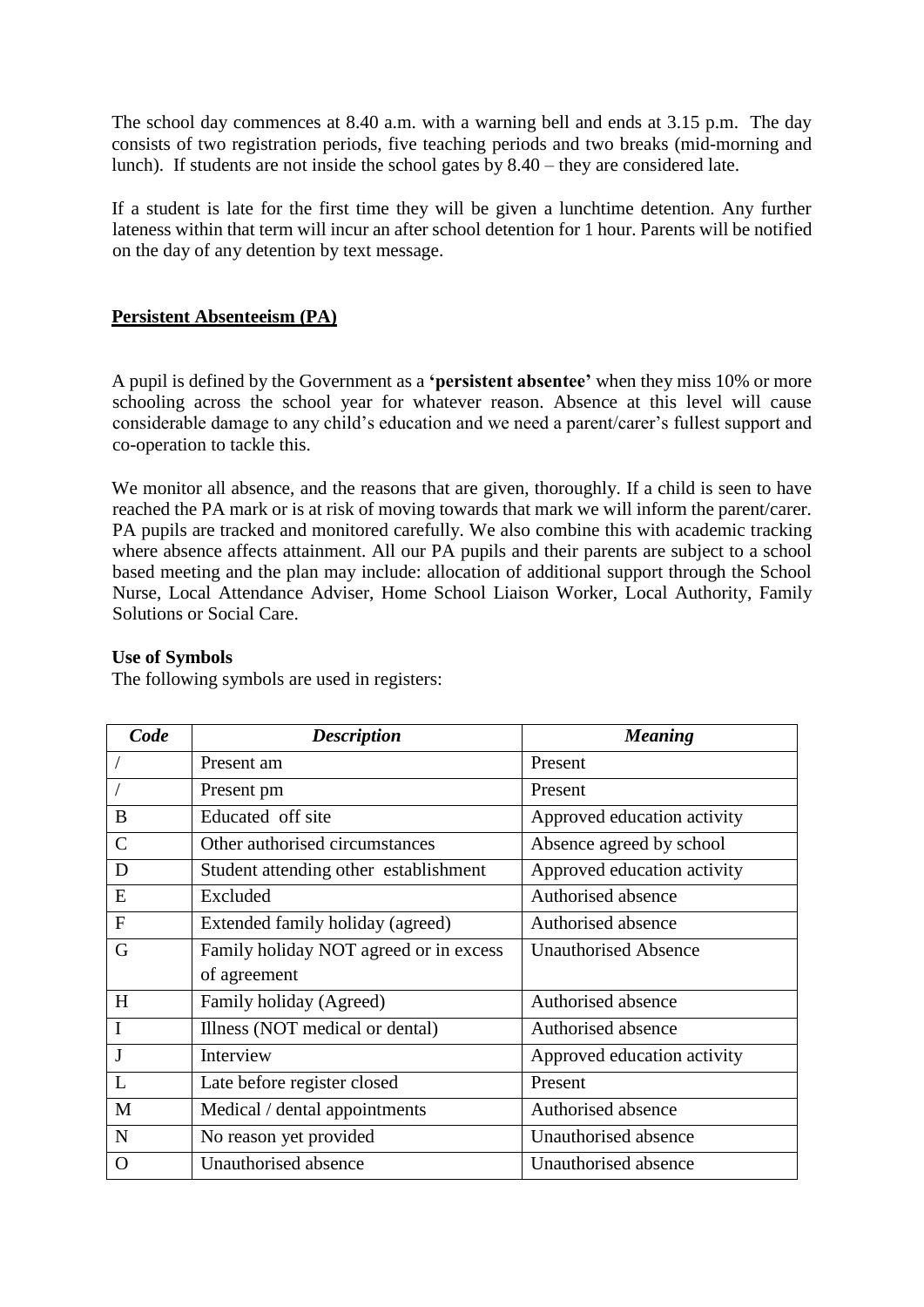| P            | Approved sporting activity        | Approved education activity |
|--------------|-----------------------------------|-----------------------------|
| R            | Religious observance              | Authorised absence          |
| S            | Study leave                       | Authorised absence          |
| $\mathsf{T}$ | Traveller absence                 | Authorised absence          |
| $\mathbf{U}$ | Late (after registration closed)  | Unauthorised absence        |
| V            | Educational visit or trip         | Approved education activity |
| X            | Non compulsory school age absence | Not counted                 |
| Y            | Enforced closure                  | Not counted                 |
| Z            | Student not yet on role           | Not counted                 |
| #            | School closed to students         | Not counted                 |

## **The Legal Status of Registers**

The register is a legal document and must be marked accurately, recording student's attendance or absence.

## *Registers must contain the child's legal name.*

A certified extract of the register can be used as evidence in legal proceedings against parents for failing to ensure their child's regular attendance or in seeking an Education Supervision Order in respect of a student.

Registers must be kept for a minimum of 3 years following completion at the end of the academic school year.

#### **Staff Responsible for Process**

The Student Services Manager is responsible for attendance issues and will check the registers on a regular basis to identify any attendance/punctuality concerns and for logging attendance information onto the computerised system.

The form tutor is responsible for taking the register daily, once for the AM session and once for the PM session.

The class teacher is responsible for register maintenance of their own class register. Including the following:

- ♦ ensuring that symbols used are appropriate
- ♦ ensuring all mistakes are amended
- ♦ ensuring the registers are taken promptly at all times, where accuracy is of paramount importance especially in an emergency situation – ie during a fire

De La Salle School will ensure that all staff are aware of the registration process.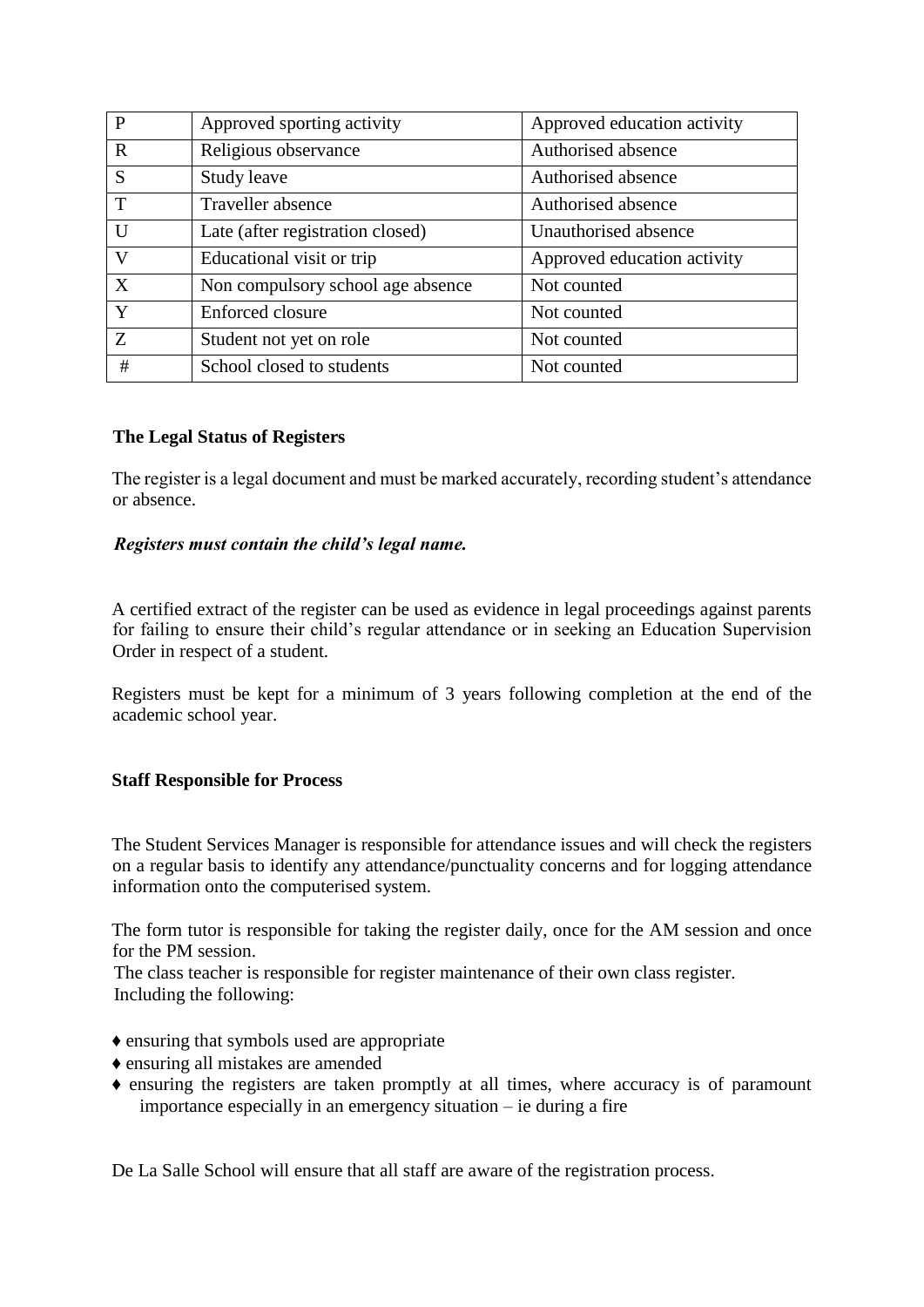Each pupil should be called by name when the register is being taken.

#### **Procedures for following up Absence/Lateness**

It is the responsibility of the parent/carer to contact the school every morning of the child's absence. If this contact is not made then De La Salle School will:

Initiate our automated system 'Truancy Call' which will automatically telephone the contacts provided by the Parent/Carer until a reason for absence has been obtained. The Truancy Call system requests an answer and once the Parent/Carer responds the calls will cease. The Parent/Carer's response to Truancy Call is free of charge.

At regular intervals form tutors will be given a list of students who have not yet provided a note for an absence. If this does not elicit a response a further letter may be sent home requesting the reason.

If the absence continues to be unauthorised the parent will be requested to come in for a meeting.

This meeting will be to identify and resolve the difficulties, which are preventing the student from attending school. The parents/carers will be made aware of the legal requirements regarding school attendance.

If a student is absent for 5 days or more medical evidence must be provided before this can be authorised.

If the student is returning to school after an absence of longer than two weeks, in exceptional circumstances there will be provision to allow the student to ease back into the school system. In the event of a student returning after a long term absence then an individual reintegration programme (IRP) will be implemented. The IRP will include all members of the school staff and will be designed to be as supportive of the student as possible.

Where a student is persistently late the school will write to the parent/carer inviting them to a school based meeting. If the student continues to have unauthorised Absences/lateness the matter will be referred to the Local Authority who may issue a penalty notice for irregular attendance.

#### **Authorised and Unauthorised Absences**

#### **The Education (Pupil Registration) (England) Regulations state that parents may not authorise absence; only schools can do this.**

Absence for the following reasons could be authorised where parents have confirmed the absence in writing on the child's return to school (consideration should be given to procedures where parents have difficulty with the written word, or where English is not the first language):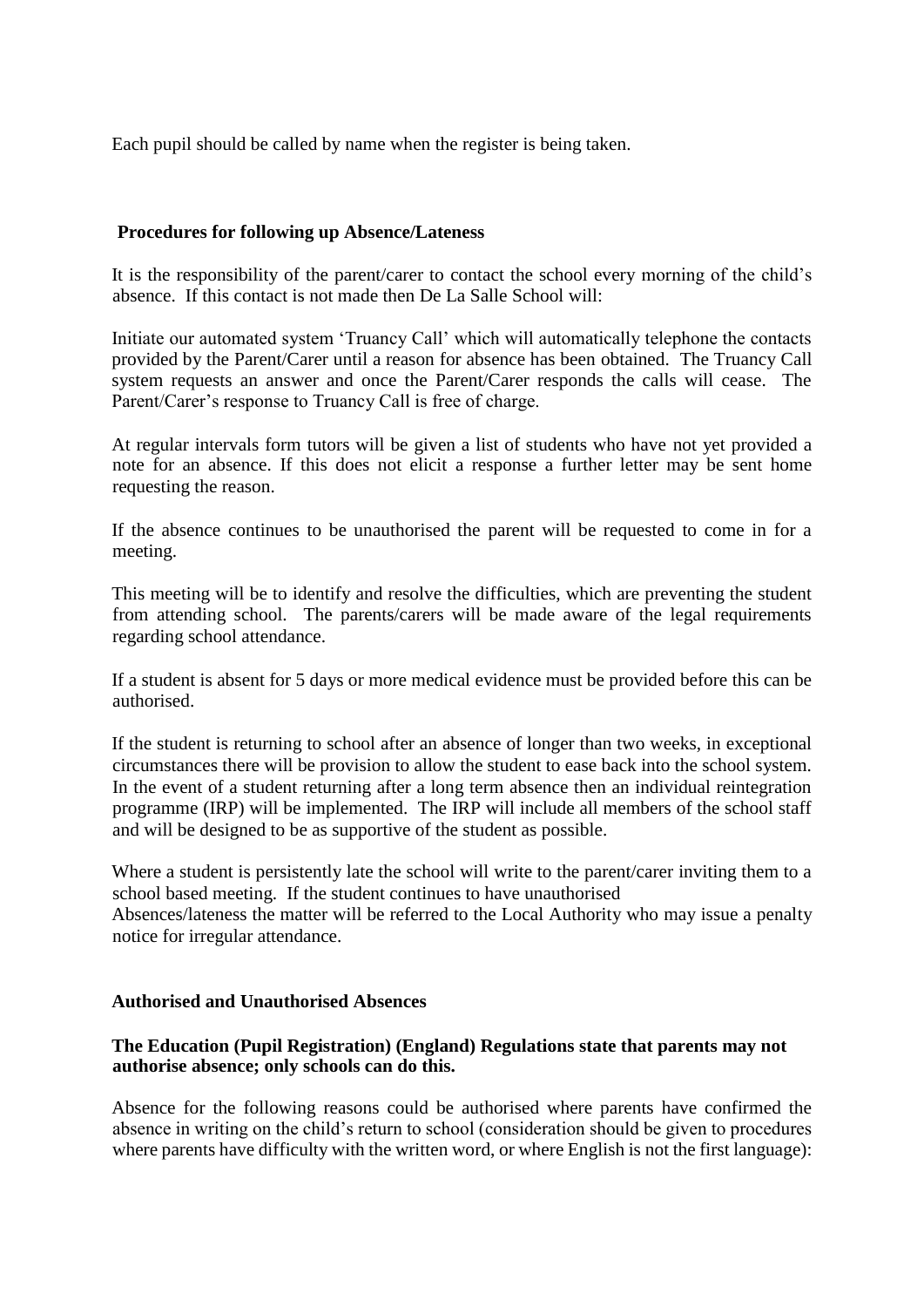- ◆ Sickness
- ♦ Unavoidable medical/dental appointments
- ♦ Days of religious observance
- ♦ Exceptional family circumstances i.e. bereavement
- ♦ If permission for absence has been granted in advance by the Headteacher

Absence may be recorded as unauthorised when due to:

- ♦ Shopping
- ♦ Haircuts
- ♦ Missed bus
- ♦ Slept late
- ♦ No uniform
- ♦ Looking after brothers or sisters or unwell parents
- ♦ Minding the house
- ♦ Birthdays
- ♦ Holidays

It may be necessary for the school to ask the parent/carer to provide written evidence of reason for absence e.g.

- ♦ Appointment cards/letters
- ♦ Medical certificate
- ♦ Letter from GP

If there is an extensive period of absence due to medical reasons the school may ask for the permission of the parent/carer to contact the child's GP to confirm that the medical condition prevents the child from attending school and to establish a possible return date for the child.

#### **Strategies for Promoting Attendance and Punctuality**

In the belief that students are more likely to attend regularly if the curriculum is lively and meets their needs the curriculum will be regularly reviewed.

Attendance statistics will be collected and used to inform pastoral and curriculum practices.

Expectations are made clear to parents with regard to attendance and punctuality in the Home School Agreement.

Opportunities to maintain awareness through newsletters, parents' evenings and student work reviews will be used in conjunction with rewards for individuals. Students in the lower school that have 100% attendance in a week will be put in a draw for tickets to queue jump at lunch time. Students that have 100% attendance for a half term will be allowed to have a non uniform day when other students will be wearing uniform. Form Tutor groups that have 100% attendance in a week, the group will receive an award. All students with 100% attendance over a term will receive a certificate.